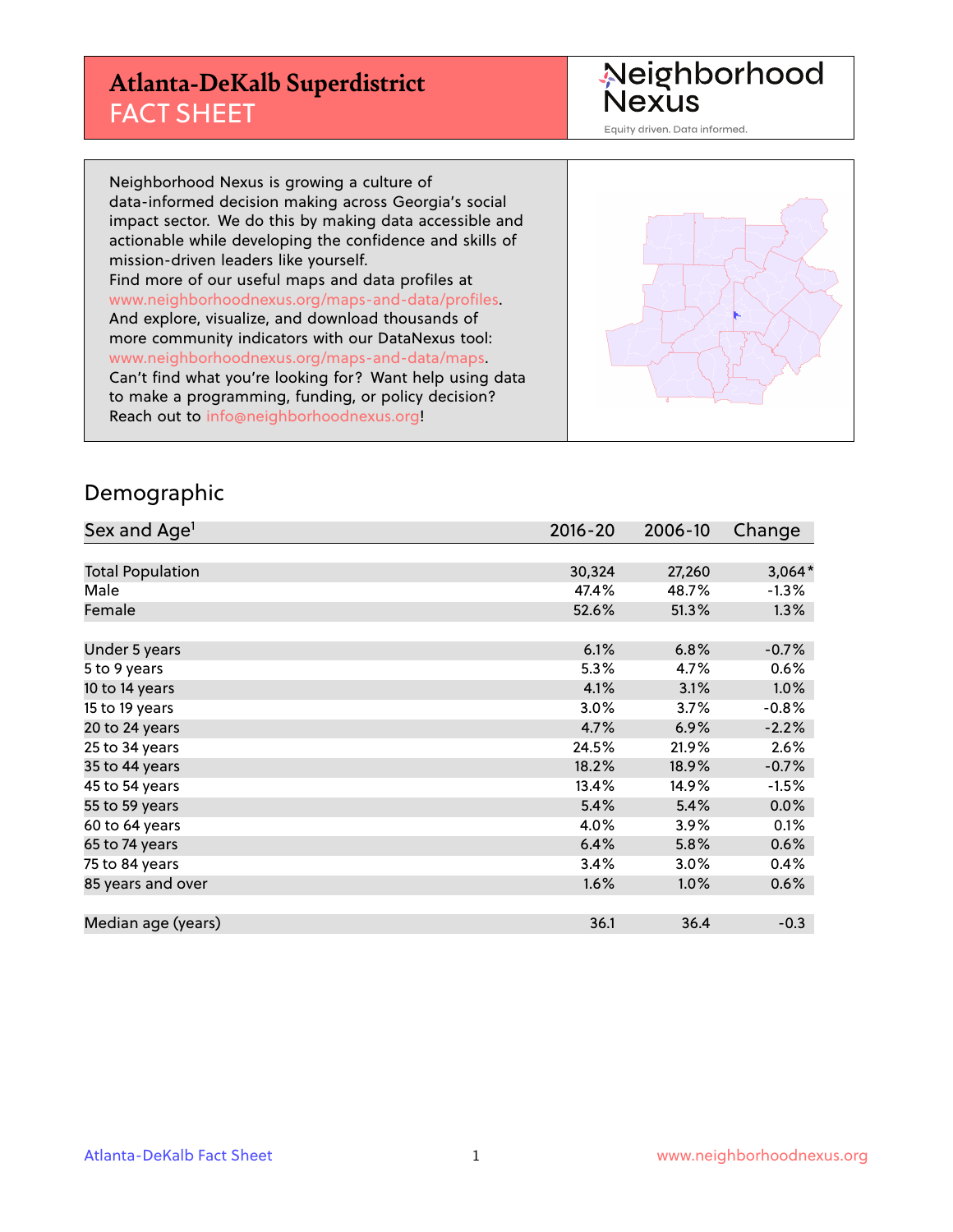# Demographic, continued...

| Race <sup>2</sup>                                            | $2016 - 20$ | 2006-10 | Change      |
|--------------------------------------------------------------|-------------|---------|-------------|
| <b>Total population</b>                                      | 30,324      | 27,260  | $3,064*$    |
| One race                                                     | 94.8%       | 97.2%   | $-2.4\%$ *  |
| White                                                        | 62.2%       | 51.8%   | 10.4%*      |
| <b>Black or African American</b>                             | 26.8%       | 42.1%   | $-15.3\%$ * |
| American Indian and Alaska Native                            | 0.2%        | 0.2%    | $-0.0%$     |
| Asian                                                        | 3.8%        | 1.9%    | $2.0\%$ *   |
| Native Hawaiian and Other Pacific Islander                   | 0.0%        | 0.0%    | 0.0%        |
| Some other race                                              | 1.7%        | 1.2%    | 0.5%        |
| Two or more races                                            | 5.2%        | 2.8%    | $2.4\%$ *   |
| Race alone or in combination with other race(s) <sup>3</sup> | $2016 - 20$ | 2006-10 | Change      |
| Total population                                             | 30,324      | 27,260  | $3,064*$    |
| White                                                        | 66.5%       | 54.3%   | 12.2%*      |
| <b>Black or African American</b>                             | 29.3%       | 43.0%   | $-13.7%$ *  |
| American Indian and Alaska Native                            | 1.5%        | 1.1%    | 0.5%        |
| Asian                                                        | 5.6%        | 3.1%    | $2.5\%$ *   |
| Native Hawaiian and Other Pacific Islander                   | 0.0%        | 0.0%    | $-0.0%$     |
| Some other race                                              | 3.2%        | 1.4%    | 1.8%        |
| Hispanic or Latino and Race <sup>4</sup>                     | $2016 - 20$ | 2006-10 | Change      |
| <b>Total population</b>                                      | 30,324      | 27,260  | $3,064*$    |
| Hispanic or Latino (of any race)                             | 4.4%        | 3.3%    | 1.0%        |
| Not Hispanic or Latino                                       | 95.6%       | 96.7%   | $-1.0%$     |
| White alone                                                  | 60.7%       | 50.4%   | 10.3%*      |
| <b>Black or African American alone</b>                       | 26.6%       | 41.2%   | $-14.6\%$ * |
| American Indian and Alaska Native alone                      | 0.2%        | 0.1%    | 0.1%        |
| Asian alone                                                  | 3.8%        | 1.9%    | $2.0\%$ *   |
| Native Hawaiian and Other Pacific Islander alone             | 0.0%        | 0.0%    | 0.0%        |
| Some other race alone                                        | 0.3%        | 0.4%    | $-0.1%$     |
| Two or more races                                            | 4.1%        | 2.7%    | 1.3%        |
| U.S. Citizenship Status <sup>5</sup>                         | $2016 - 20$ | 2006-10 | Change      |
| Foreign-born population                                      | 1,980       | 1,209   | $771*$      |
| Naturalized U.S. citizen                                     | 65.8%       | 32.5%   | 33.3%*      |
| Not a U.S. citizen                                           | 34.2%       | 67.5%   | $-33.3\%$ * |
|                                                              |             |         |             |
| Citizen, Voting Age Population <sup>6</sup>                  | $2016 - 20$ | 2006-10 | Change      |
| Citizen, 18 and over population                              | 24,405      | 21,852  | $2,553*$    |
| Male                                                         | 47.8%       | 46.9%   | 0.9%        |
| Female                                                       | 52.2%       | 53.1%   | $-0.9%$     |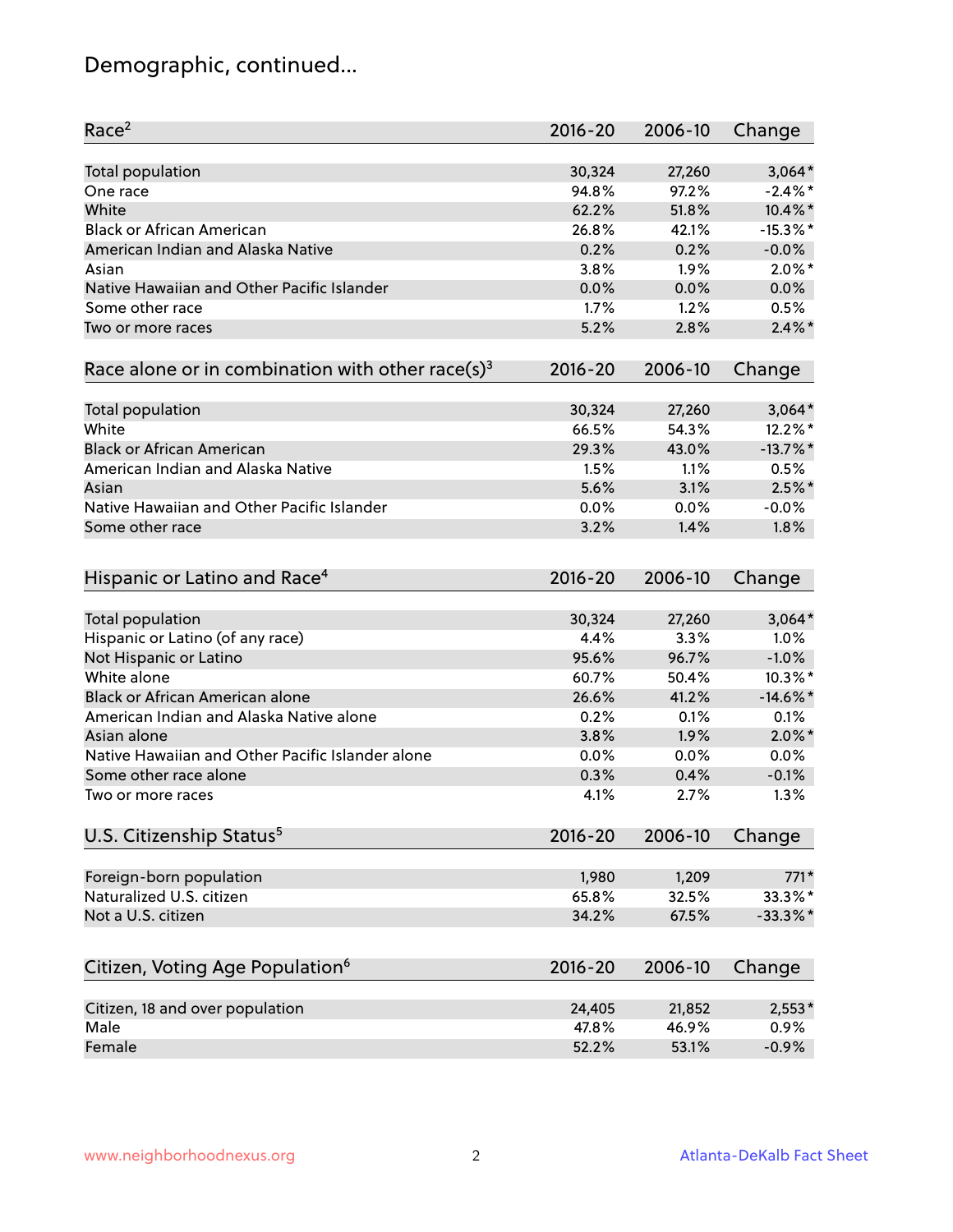#### Economic

| Income <sup>7</sup>                                 | 2016-20     | 2006-10 | Change     |
|-----------------------------------------------------|-------------|---------|------------|
|                                                     |             |         |            |
| All households                                      | 13,321      | 12,259  | $1,062*$   |
| Less than \$10,000                                  | 7.2%        | 11.0%   | $-3.8\%$ * |
| \$10,000 to \$14,999                                | 2.9%        | 4.9%    | $-2.0%$    |
| \$15,000 to \$24,999                                | 6.2%        | 9.4%    | $-3.2%$    |
| \$25,000 to \$34,999                                | 4.5%        | 9.3%    | $-4.8\%$ * |
| \$35,000 to \$49,999                                | 7.1%        | 11.7%   | $-4.7%$ *  |
| \$50,000 to \$74,999                                | 12.1%       | 15.8%   | $-3.8\%$ * |
| \$75,000 to \$99,999                                | 11.6%       | 11.1%   | 0.5%       |
| \$100,000 to \$149,999                              | 16.8%       | 13.3%   | $3.6\%$ *  |
| \$150,000 to \$199,999                              | 10.5%       | 6.3%    | $4.1\%$ *  |
| \$200,000 or more                                   | 21.2%       | 7.3%    | 13.9%*     |
| Median household income (dollars)                   | 96,772      | 55,631  | 41,141*    |
| Mean household income (dollars)                     | 126,953     | 80,282  | 46,672*    |
| With earnings                                       | 84.2%       | 83.7%   | 0.5%       |
| Mean earnings (dollars)                             | 134,530     | 84,008  | 50,522*    |
| <b>With Social Security</b>                         | 19.0%       | 17.8%   | 1.2%       |
| Mean Social Security income (dollars)               | 18,737      | 12,929  | 5,808*     |
| With retirement income                              | 12.8%       | 10.5%   | 2.2%       |
| Mean retirement income (dollars)                    | 39,256      | 19,251  | 20,005*    |
| With Supplemental Security Income                   | 3.7%        | 4.5%    | $-0.8%$    |
| Mean Supplemental Security Income (dollars)         | 9,168       | 7,719   | 1,449      |
| With cash public assistance income                  | 1.7%        | 1.8%    | $-0.2%$    |
| Mean cash public assistance income (dollars)        | $\mathbf 0$ | 2,790   | $-2,790$   |
| With Food Stamp/SNAP benefits in the past 12 months | 8.1%        | 9.2%    | $-1.0%$    |
|                                                     |             |         |            |
| Families                                            | 7,103       | 5,772   | $1,331*$   |
| Less than \$10,000                                  | 1.5%        | 6.2%    | $-4.7%$    |
| \$10,000 to \$14,999                                | 1.4%        | 5.0%    | $-3.6%$    |
| \$15,000 to \$24,999                                | 3.0%        | 5.8%    | $-2.7%$    |
| \$25,000 to \$34,999                                | 4.7%        | 8.5%    | $-3.8%$    |
| \$35,000 to \$49,999                                | 2.6%        | 12.2%   | $-9.6\%$ * |
| \$50,000 to \$74,999                                | 7.6%        | 17.3%   | $-9.7%$ *  |
| \$75,000 to \$99,999                                | 13.0%       | 10.4%   | 2.6%       |
| \$100,000 to \$149,999                              | 19.1%       | 15.9%   | 3.2%       |
| \$150,000 to \$199,999                              | 14.0%       | 7.6%    | $6.4\%$ *  |
| \$200,000 or more                                   | 33.2%       | 11.2%   | 22.0%*     |
| Median family income (dollars)                      | 141,017     | 68,153  | 72,864*    |
| Mean family income (dollars)                        | 167,895     | 100,080 | 67,815*    |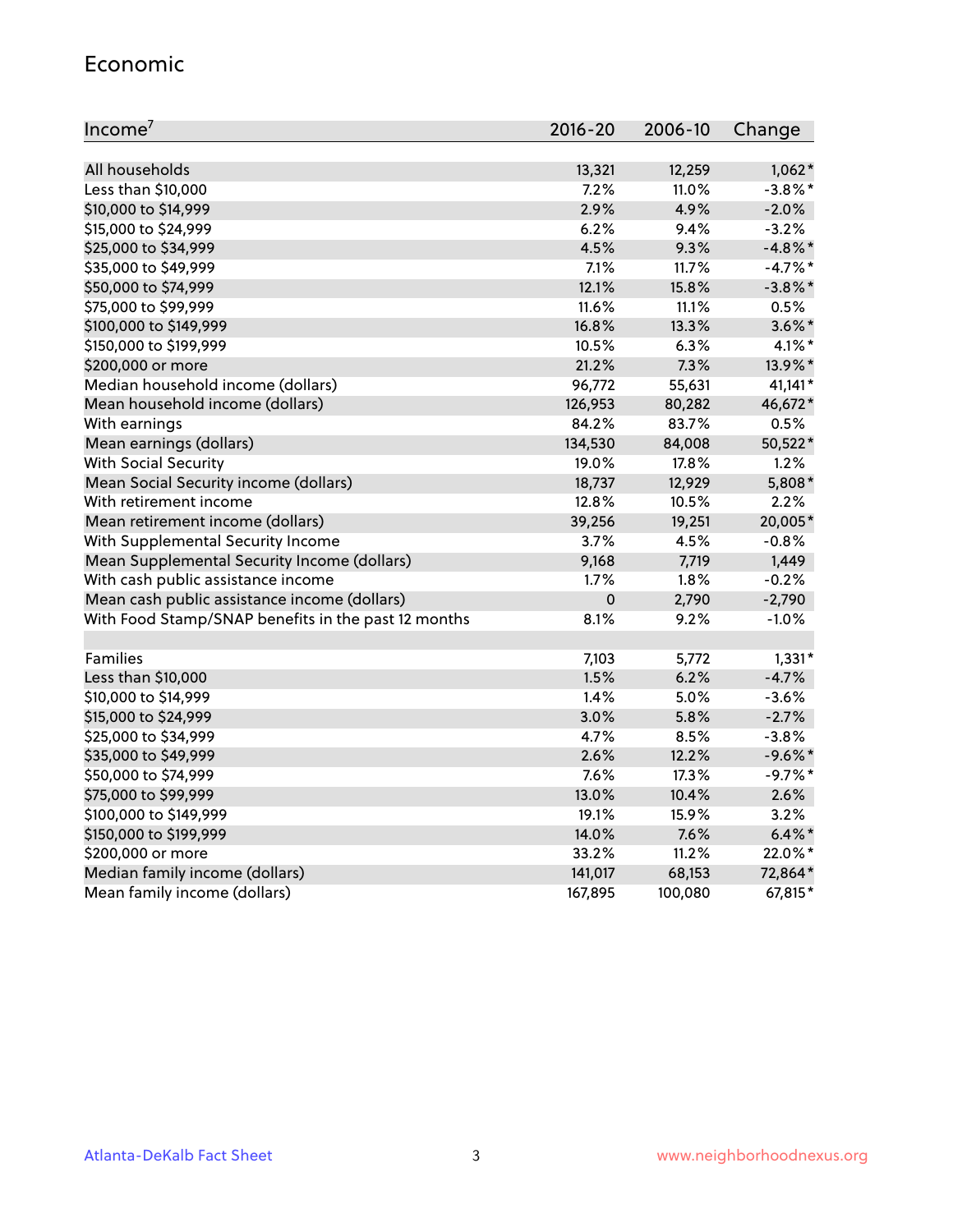#### Economic, continued...

| Income, continued <sup>8</sup>                                        | $2016 - 20$ | 2006-10 | Change      |
|-----------------------------------------------------------------------|-------------|---------|-------------|
|                                                                       |             |         |             |
| Nonfamily households                                                  | 6,218       | 6,487   | $-269$      |
| Median nonfamily income (dollars)                                     | 55,775      | 43,692  | 12,083*     |
| Mean nonfamily income (dollars)                                       | 76,835      | 61,354  | 15,481*     |
| Median earnings for workers (dollars)                                 | 59,880      | 35,973  | 23,907*     |
| Median earnings for male full-time, year-round workers                | 82,889      | 49,836  | 33,053*     |
| (dollars)                                                             |             |         |             |
| Median earnings for female full-time, year-round workers<br>(dollars) | 68,896      | 49,776  | 19,120*     |
| Per capita income (dollars)                                           | 57,670      | 37,121  | 20,548*     |
|                                                                       |             |         |             |
| Families and People Below Poverty Level <sup>9</sup>                  | 2016-20     | 2006-10 | Change      |
|                                                                       |             |         |             |
| <b>All families</b>                                                   | 3.5%        | 12.1%   | $-8.5%$ *   |
| With related children under 18 years                                  | 5.4%        | 12.4%   | $-7.0%$     |
| With related children under 5 years only                              | 1.1%        | 8.5%    | $-7.4%$     |
| Married couple families                                               | 1.1%        | 4.1%    | $-3.0%$     |
| With related children under 18 years                                  | 0.3%        | 3.3%    | $-3.0%$     |
| With related children under 5 years only                              | 0.0%        | 5.3%    | $-5.3%$     |
| Families with female householder, no husband present                  | 13.2%       | 32.0%   | $-18.8%$    |
| With related children under 18 years                                  | 23.4%       | 32.2%   | $-8.8%$     |
| With related children under 5 years only                              | 9.6%        | 23.6%   | $-14.0%$    |
| All people                                                            | 9.9%        | 16.6%   | $-6.7\%$ *  |
| Under 18 years                                                        | 9.1%        | 19.0%   | $-9.9%$     |
| Related children under 18 years                                       | 8.6%        | 18.7%   | $-10.1%$    |
| Related children under 5 years                                        | 7.8%        | 17.8%   | $-10.0%$    |
| Related children 5 to 17 years                                        | 9.1%        | 19.3%   | $-10.2%$    |
| 18 years and over                                                     | 10.0%       | 16.1%   | $-6.0%$     |
| 18 to 64 years                                                        | 10.1%       | 14.3%   | $-4.2%$     |
| 65 years and over                                                     | 9.7%        | 29.6%   | $-19.9%$    |
| People in families                                                    | 4.5%        | 13.3%   | $-8.8\%$ *  |
| Unrelated individuals 15 years and over                               | 21.0%       | 22.3%   | $-1.3%$     |
|                                                                       |             |         |             |
| Non-Hispanic white people                                             | 6.2%        | 7.8%    | $-1.5%$     |
| Black or African-American people                                      | 17.1%       | 28.1%   | $-11.1\%$ * |
| Asian people                                                          | 0.6%        | 10.1%   | $-9.5%$     |
| Hispanic or Latino people                                             | 21.0%       | 12.0%   | 9.0%        |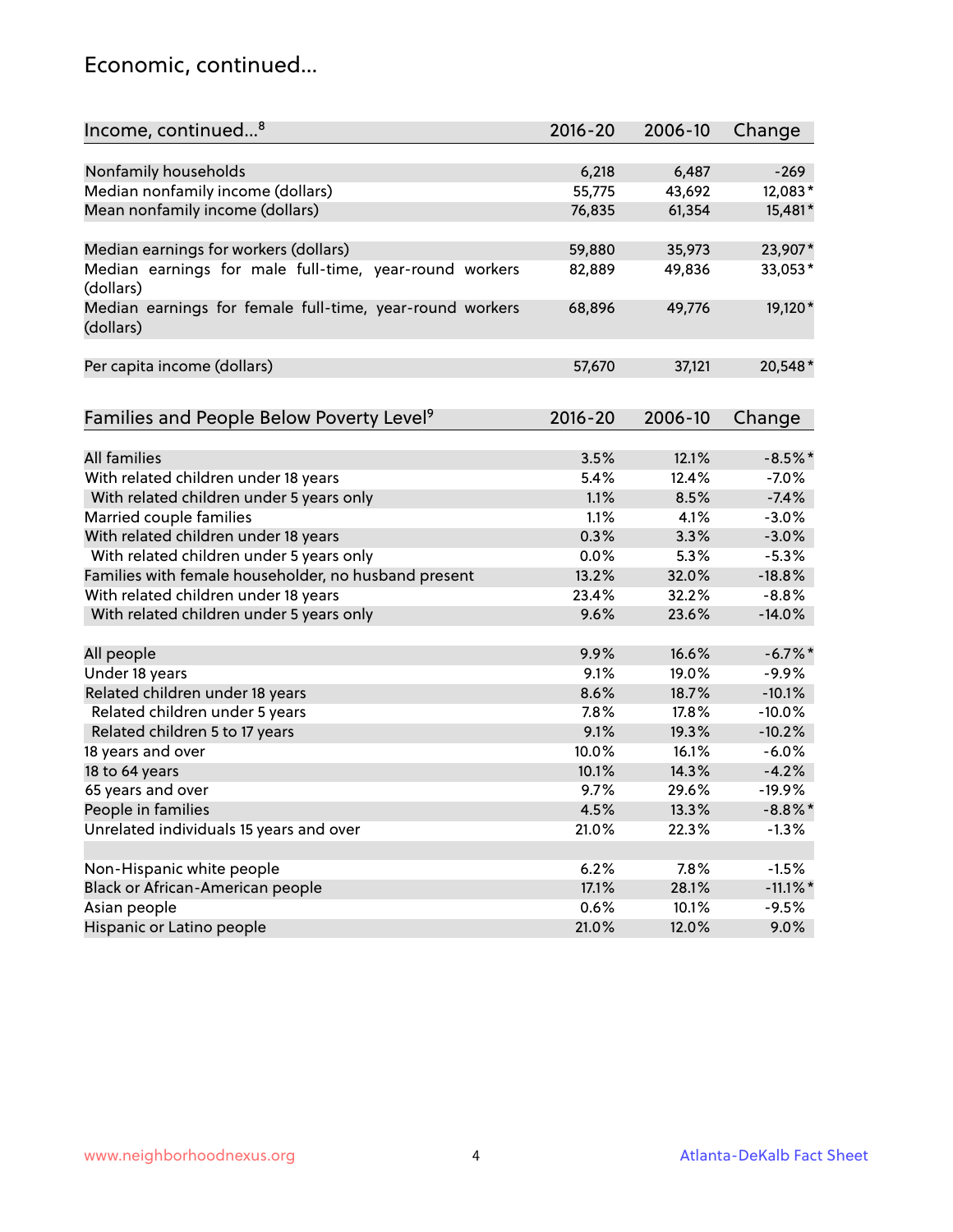## Employment

| Employment Status <sup>10</sup>                               | $2016 - 20$ | 2006-10 | Change     |
|---------------------------------------------------------------|-------------|---------|------------|
|                                                               |             |         |            |
| Population 16 years and over                                  | 25,363      | 23,061  | $2,302*$   |
| In labor force                                                | 76.0%       | 74.3%   | 1.7%       |
| Civilian labor force                                          | 75.7%       | 74.2%   | 1.5%       |
| Employed                                                      | 69.0%       | 68.3%   | 0.8%       |
| Unemployed                                                    | 6.7%        | 6.0%    | 0.7%       |
| <b>Armed Forces</b>                                           | 0.3%        | 0.1%    | 0.2%       |
| Not in labor force                                            | 24.0%       | 25.7%   | $-1.7%$    |
|                                                               |             |         |            |
| Civilian labor force                                          | 19,202      | 17,119  | $2,083*$   |
| <b>Unemployment Rate</b>                                      | 8.8%        | 8.1%    | 0.8%       |
| Females 16 years and over                                     | 13,172      | 11,955  | $1,217*$   |
| In labor force                                                | 75.7%       | 70.1%   | 5.6%       |
| Civilian labor force                                          | 75.7%       | 70.1%   | 5.6%       |
| Employed                                                      | 68.6%       | 64.5%   | 4.1%       |
|                                                               |             |         |            |
| Own children of the householder under 6 years                 | 2,129       | 2,099   | 30         |
| All parents in family in labor force                          | 83.0%       | 70.2%   | 12.8%      |
|                                                               |             |         |            |
| Own children of the householder 6 to 17 years                 | 3,001       | 2,277   | $724*$     |
| All parents in family in labor force                          | 77.3%       | 76.9%   | 0.4%       |
|                                                               |             |         |            |
| Industry <sup>11</sup>                                        | $2016 - 20$ | 2006-10 | Change     |
| Civilian employed population 16 years and over                | 17,511      | 15,740  | 1,771      |
| Agriculture, forestry, fishing and hunting, and mining        | 0.3%        | 0.3%    | $-0.0%$    |
| Construction                                                  | 3.2%        | 5.7%    | $-2.4%$    |
| Manufacturing                                                 | 5.6%        | 6.1%    | $-0.5%$    |
| Wholesale trade                                               | 2.5%        | 2.9%    | $-0.3%$    |
| Retail trade                                                  | 5.8%        | 8.5%    | $-2.7\%$ * |
| Transportation and warehousing, and utilities                 | 3.8%        | 3.9%    | $-0.1%$    |
| Information                                                   | 3.3%        | 4.4%    | $-1.1%$    |
| Finance and insurance, and real estate and rental and leasing | 8.5%        | 6.0%    | $2.6\%$ *  |
| Professional, scientific, and management, and administrative  | 22.3%       | 19.3%   | $3.1\%$ *  |
| and waste management services                                 |             |         |            |
| Educational services, and health care and social assistance   | 20.7%       | 21.5%   | $-0.8%$    |
| Arts, entertainment, and recreation, and accommodation and    | 11.6%       | 10.5%   | 1.1%       |
| food services                                                 |             |         |            |
| Other services, except public administration                  | 5.1%        | 4.5%    | 0.6%       |
| Public administration                                         | 7.4%        | 6.5%    | 0.8%       |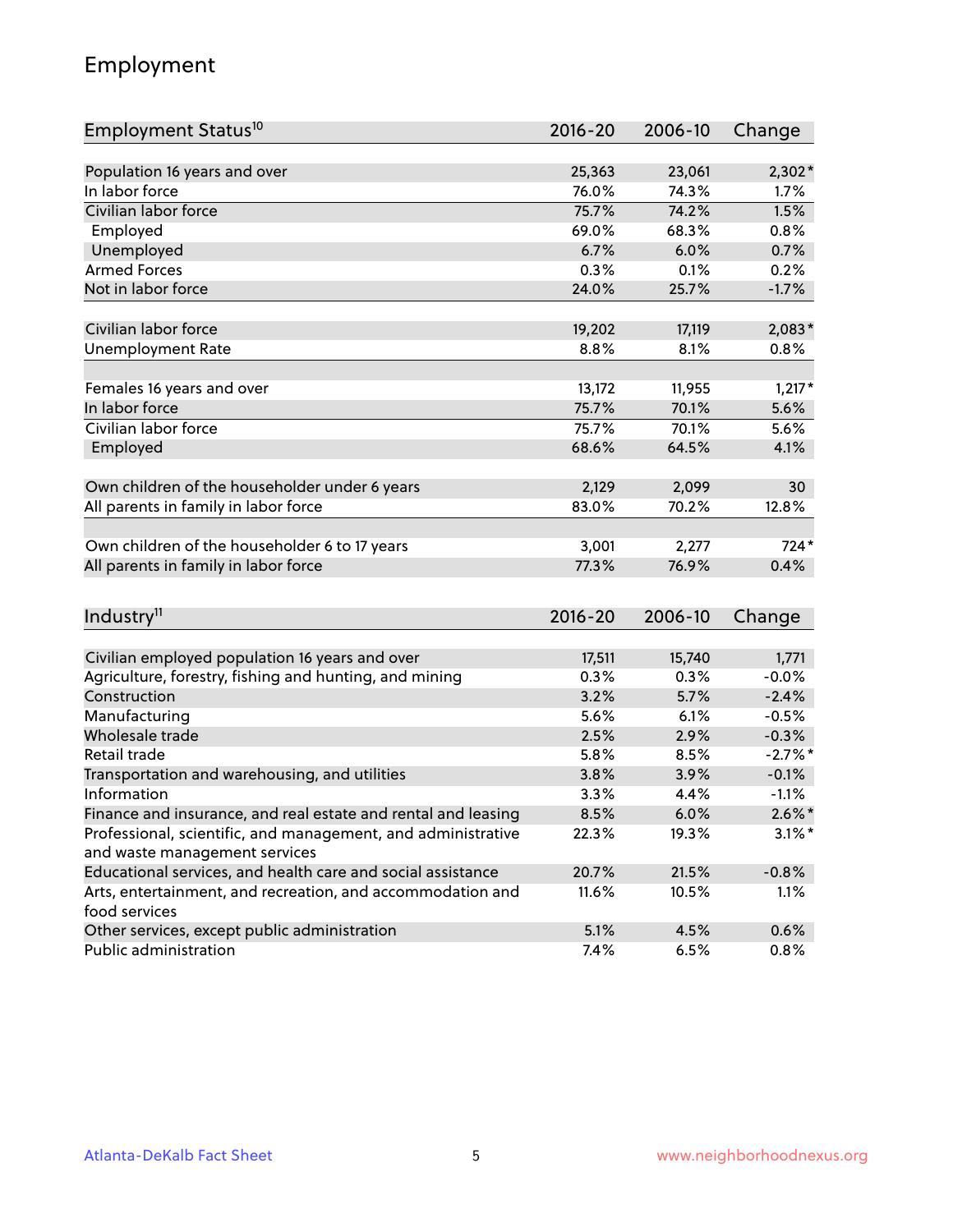# Employment, continued...

| Occupation <sup>12</sup>                                     | $2016 - 20$ | 2006-10 | Change   |
|--------------------------------------------------------------|-------------|---------|----------|
| Civilian employed population 16 years and over               | 17,511      | 15,740  | 1,771    |
| Management, business, science, and arts occupations          | 64.4%       | 55.3%   | $9.2%$ * |
| Service occupations                                          | 14.0%       | 14.8%   | $-0.8%$  |
| Sales and office occupations                                 | 13.9%       | 18.3%   | $-4.4%$  |
| Natural<br>and<br>resources,<br>construction,<br>maintenance | 3.2%        | 5.5%    | $-2.4%$  |
| occupations                                                  |             |         |          |
| Production, transportation, and material moving occupations  | 4.5%        | 6.0%    | $-1.6%$  |
| Class of Worker <sup>13</sup>                                | $2016 - 20$ | 2006-10 | Change   |
|                                                              |             |         |          |
| Civilian employed population 16 years and over               | 17,511      | 15,740  | 1,771    |
| Private wage and salary workers                              | 81.2%       | 77.9%   | 3.3%     |
| Government workers                                           | 13.9%       | 16.3%   | $-2.3%$  |
| Self-employed in own not incorporated business workers       | 4.8%        | 5.7%    | $-0.8%$  |
| <b>Unpaid family workers</b>                                 | 0.0%        | 0.2%    | $-0.2%$  |
| Job Flows <sup>14</sup>                                      | 2019        | 2010    | Change   |
|                                                              |             |         |          |
| Total Jobs in district                                       | 8,045       | 6,282   | 1,763    |
| Held by residents of district                                | 8.1%        | 7.4%    | 0.6%     |
| Held by non-residents of district                            | 91.9%       | 92.6%   | $-0.6%$  |
| Jobs by Industry Sector <sup>15</sup>                        | 2019        | 2010    | Change   |
|                                                              |             |         |          |
| Total Jobs in district                                       | 8,045       | 6,282   | 1,763    |
| Goods Producing sectors                                      | 7.3%        | 11.5%   | $-4.2%$  |
| Trade, Transportation, and Utilities sectors                 | 23.9%       | 27.2%   | $-3.2%$  |
| All Other Services sectors                                   | 68.8%       | 61.3%   | 7.5%     |
| Total Jobs in district held by district residents            | 649         | 468     | 181      |
|                                                              | 6.3%        |         |          |
| <b>Goods Producing sectors</b>                               |             | 6.0%    | 0.3%     |
| Trade, Transportation, and Utilities sectors                 | 11.4%       | 12.0%   | $-0.6%$  |
| All Other Services sectors                                   | 82.3%       | 82.1%   | 0.2%     |
| Jobs by Earnings <sup>16</sup>                               | 2019        | 2010    | Change   |
|                                                              |             |         |          |
| Total Jobs in district                                       | 8,045       | 6,282   | 1,763    |
| Jobs with earnings \$1250/month or less                      | 31.9%       | 37.5%   | $-5.6%$  |
| Jobs with earnings \$1251/month to \$3333/month              | 35.6%       | 39.7%   | $-4.1%$  |
| Jobs with earnings greater than \$3333/month                 | 32.5%       | 22.7%   | 9.7%     |
|                                                              |             |         |          |
| Total Jobs in district held by district residents            | 649         | 468     | 181      |
| Jobs with earnings \$1250/month or less                      | 22.0%       | 29.3%   | $-7.2%$  |
| Jobs with earnings \$1251/month to \$3333/month              | 34.8%       | 39.3%   | $-4.5%$  |
| Jobs with earnings greater than \$3333/month                 | 43.1%       | 31.4%   | 11.7%    |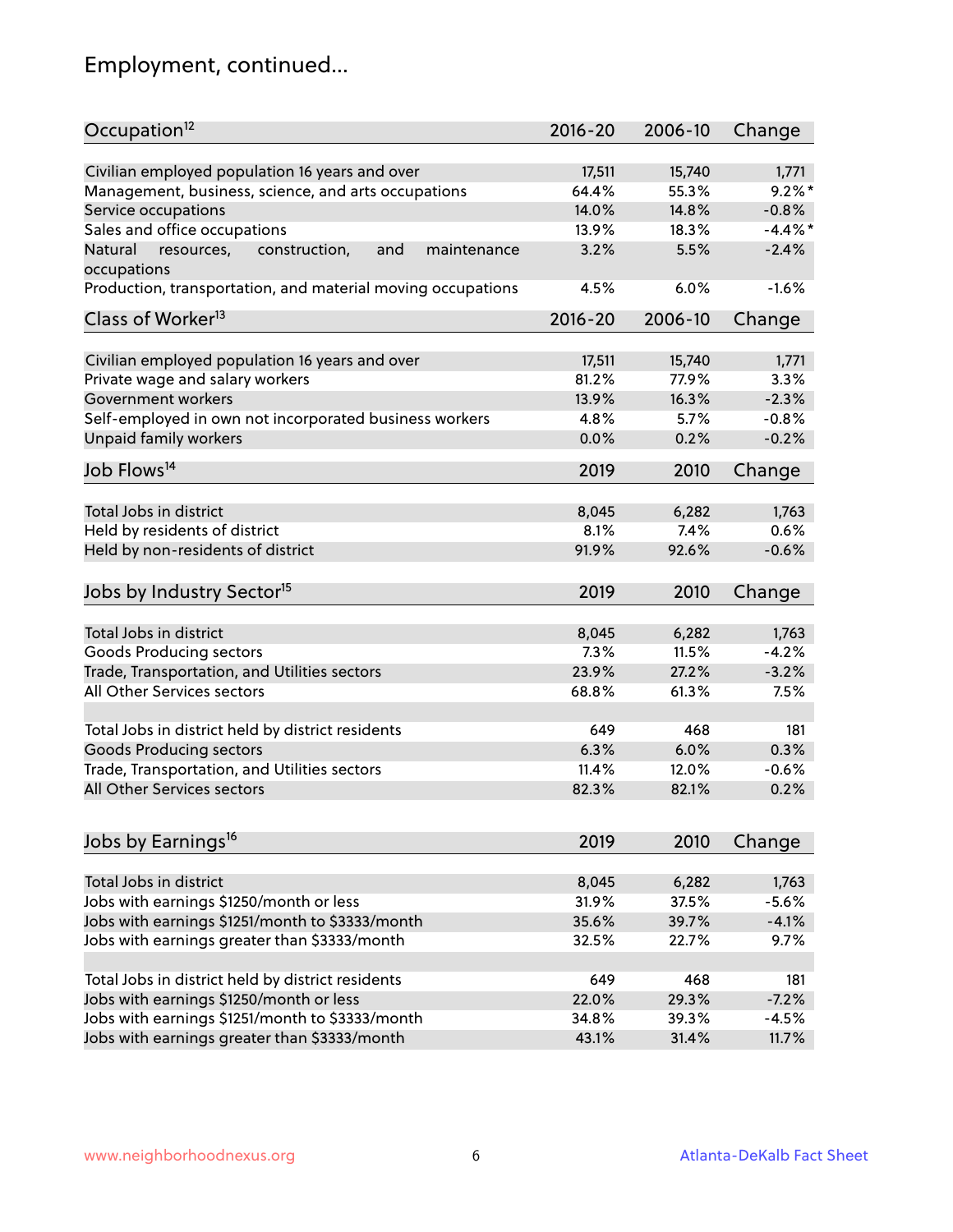# Employment, continued...

| 2019     | 2010  | Change  |
|----------|-------|---------|
|          |       |         |
| 8,045    | 6,282 | 1,763   |
| 28.2%    | 31.4% | $-3.2%$ |
| 54.7%    | 55.6% | $-0.8%$ |
| 17.1%    | 13.1% | 4.0%    |
|          |       |         |
| 649      | 468   | 181     |
| $19.0\%$ | 20.3% | $-1.3%$ |
| 63.0%    | 66.0% | $-3.0%$ |
| 18.0%    | 13.7% | 4.4%    |
|          |       |         |

#### Education

| School Enrollment <sup>18</sup>                | $2016 - 20$ | 2006-10 | Change     |
|------------------------------------------------|-------------|---------|------------|
|                                                |             |         |            |
| Population 3 years and over enrolled in school | 5,662       | 5,277   | 385        |
| Nursery school, preschool                      | 9.7%        | 11.8%   | $-2.0%$    |
| Kindergarten                                   | 4.3%        | 4.0%    | 0.3%       |
| Elementary school (grades 1-8)                 | 42.2%       | 31.7%   | 10.5%*     |
| High school (grades 9-12)                      | 14.6%       | 16.5%   | $-2.0%$    |
| College or graduate school                     | 29.2%       | 36.0%   | $-6.8%$    |
| Educational Attainment <sup>19</sup>           | $2016 - 20$ | 2006-10 | Change     |
|                                                |             |         |            |
| Population 25 years and over                   | 23,304      | 20,384  | $2,920*$   |
| Less than 9th grade                            | 1.5%        | 5.2%    | $-3.7%$    |
| 9th to 12th grade, no diploma                  | 3.7%        | 7.7%    | $-4.0%$    |
| High school graduate (includes equivalency)    | 14.9%       | 18.2%   | $-3.3\%$ * |
| Some college, no degree                        | 11.6%       | 14.8%   | $-3.3\%$ * |
| Associate's degree                             | 5.2%        | 4.2%    | 1.0%       |
| Bachelor's degree                              | 32.7%       | 29.7%   | 3.0%       |
| Graduate or professional degree                | 30.5%       | 20.2%   | $10.3\%$ * |
|                                                |             |         |            |
| Percent high school graduate or higher         | 94.9%       | 87.2%   | $7.7\%$ *  |
| Percent bachelor's degree or higher            | 63.2%       | 49.9%   | 13.3%*     |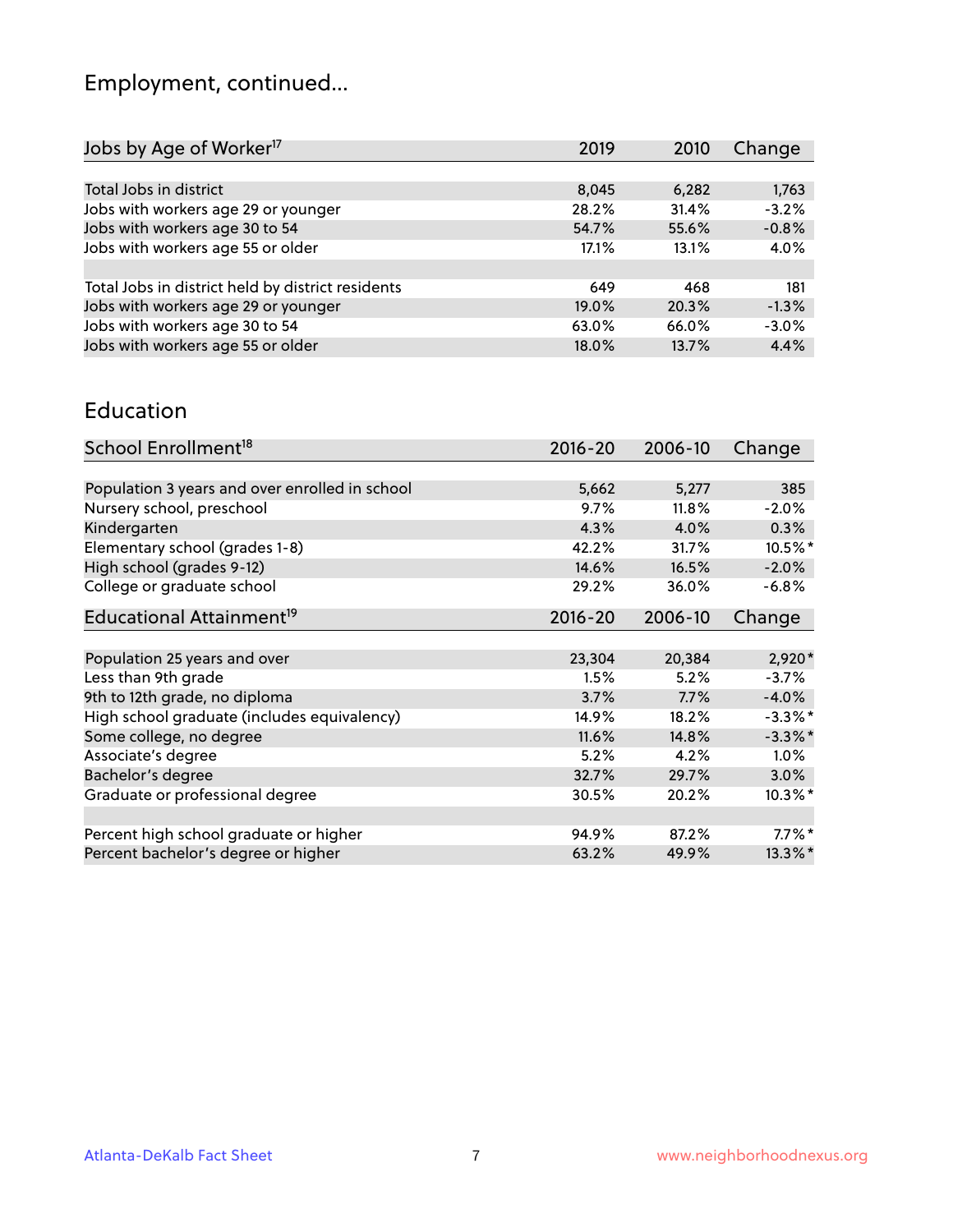## Housing

| Households by Type <sup>20</sup>                     | 2016-20     | 2006-10 | Change    |
|------------------------------------------------------|-------------|---------|-----------|
|                                                      |             |         |           |
| <b>Total households</b>                              | 13,321      | 12,259  | $1,062*$  |
| Family households (families)                         | 53.3%       | 47.1%   | $6.2%$ *  |
| With own children under 18 years                     | 21.1%       | 19.5%   | 1.6%      |
| Married-couple family                                | 40.7%       | 32.0%   | $8.7\%$ * |
| With own children of the householder under 18 years  | 15.4%       | 13.4%   | 2.0%      |
| Male householder, no wife present, family            | 2.2%        | 2.7%    | $-0.6%$   |
| With own children of the householder under 18 years  | 1.1%        | 0.7%    | 0.3%      |
| Female householder, no husband present, family       | 10.5%       | 12.4%   | $-1.9%$   |
| With own children of the householder under 18 years  | 4.6%        | 5.4%    | $-0.7%$   |
| Nonfamily households                                 | 46.7%       | 52.9%   | $-6.2%$   |
| Householder living alone                             | 35.0%       | 37.7%   | $-2.7%$   |
| 65 years and over                                    | 8.9%        | 7.0%    | 1.9%      |
|                                                      |             |         |           |
| Households with one or more people under 18 years    | 22.1%       | 21.8%   | 0.2%      |
| Households with one or more people 65 years and over | 19.1%       | 17.9%   | 1.2%      |
|                                                      |             |         |           |
| Average household size                               | 2.26        | 2.20    | 0.05      |
| Average family size                                  | 2.87        | 3.00    | $-0.13$   |
| Housing Occupancy <sup>21</sup>                      | $2016 - 20$ | 2006-10 | Change    |
|                                                      |             |         |           |
| Total housing units                                  | 14,869      | 14,360  | 509*      |
| Occupied housing units                               | 89.6%       | 85.4%   | $4.2\%$ * |
| Vacant housing units                                 | 10.4%       | 14.6%   | $-4.2%$ * |
|                                                      |             |         |           |
| Homeowner vacancy rate                               | 2.2         | 5.9     | $-3.8$    |
| Rental vacancy rate                                  | 5.3         | 11.4    | $-6.2*$   |
|                                                      |             |         |           |
| Units in Structure <sup>22</sup>                     | 2016-20     | 2006-10 | Change    |
| Total housing units                                  | 14,869      | 14,360  | $509*$    |
| 1-unit, detached                                     | 65.6%       | 65.9%   | $-0.3%$   |
|                                                      | 6.7%        | 4.9%    | 1.7%      |
| 1-unit, attached<br>2 units                          | 3.6%        | 4.0%    | $-0.4%$   |
| 3 or 4 units                                         | 6.4%        | 4.9%    | 1.5%      |
| 5 to 9 units                                         |             |         | $-2.4%$   |
|                                                      | 4.9%        | 7.3%    |           |
| 10 to 19 units                                       | 4.1%        | 4.8%    | $-0.7%$   |
| 20 or more units                                     | 8.6%        | 7.8%    | 0.8%      |
| Mobile home                                          | 0.2%        | 0.2%    | 0.0%      |
| Boat, RV, van, etc.                                  | 0.0%        | 0.2%    | $-0.2%$   |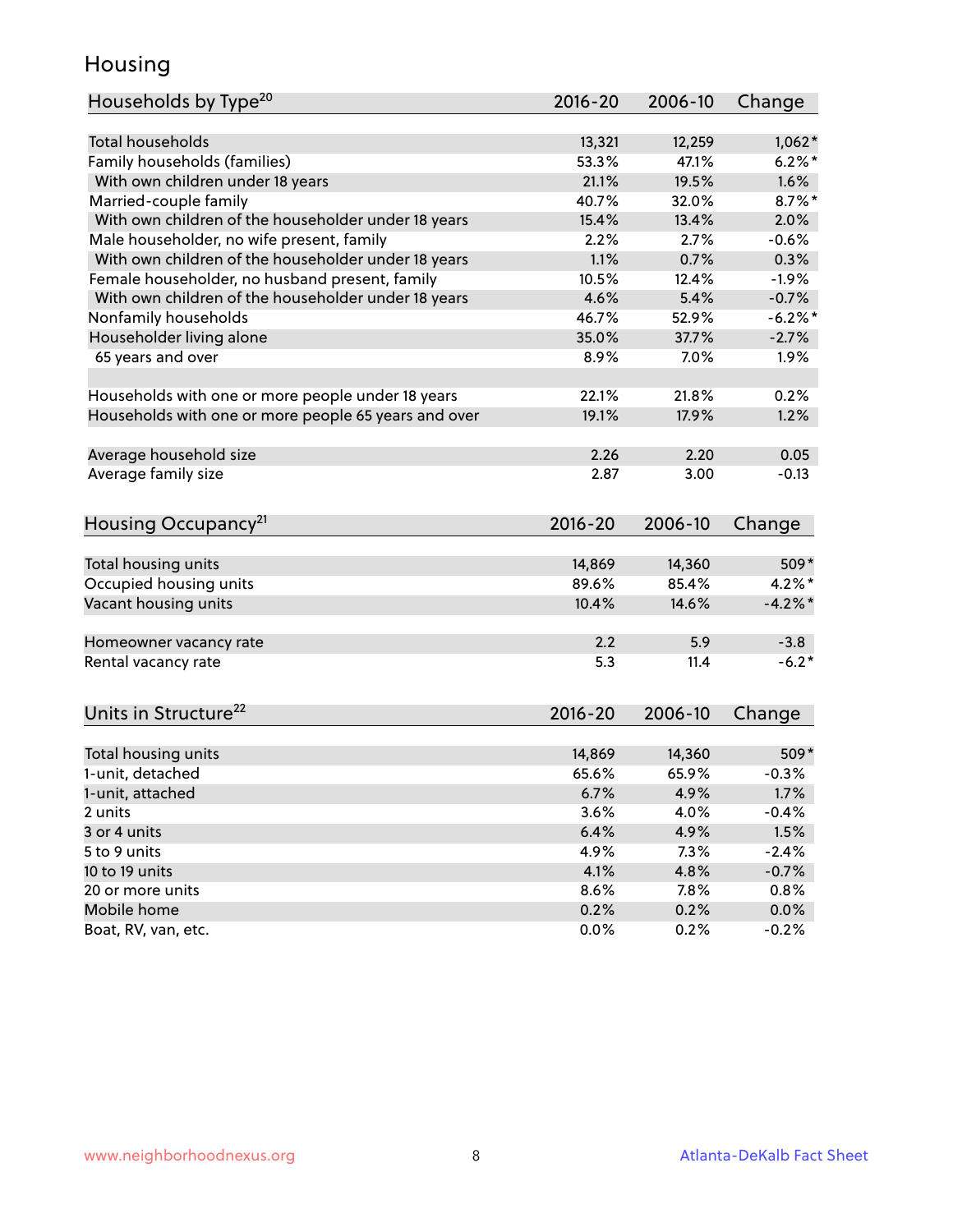## Housing, Continued...

| Year Structure Built <sup>23</sup>             | 2016-20     | 2006-10 | Change      |
|------------------------------------------------|-------------|---------|-------------|
| Total housing units                            | 14,869      | 14,360  | 509*        |
| Built 2014 or later                            | 7.7%        | (X)     | (X)         |
| Built 2010 to 2013                             | 1.6%        | (X)     | (X)         |
| Built 2000 to 2009                             | 15.0%       | 13.9%   | 1.1%        |
| Built 1990 to 1999                             | 3.6%        | 4.5%    | $-0.9%$     |
| Built 1980 to 1989                             | 5.5%        | 3.7%    | $1.8\%$ *   |
| Built 1970 to 1979                             | 6.1%        | 6.0%    | 0.1%        |
| Built 1960 to 1969                             | 7.3%        | 9.3%    | $-2.0%$     |
| Built 1950 to 1959                             | 11.6%       | 18.3%   | $-6.7\%$ *  |
| Built 1940 to 1949                             | 15.5%       | 15.2%   | 0.4%        |
| Built 1939 or earlier                          | 26.1%       | 29.2%   | $-3.1%$     |
| Housing Tenure <sup>24</sup>                   | $2016 - 20$ | 2006-10 | Change      |
|                                                |             |         |             |
| Occupied housing units                         | 13,321      | 12,259  | $1,062*$    |
| Owner-occupied                                 | 67.3%       | 65.8%   | 1.5%        |
| Renter-occupied                                | 32.7%       | 34.2%   | $-1.5%$     |
| Average household size of owner-occupied unit  | 2.40        | 2.28    | $0.12*$     |
| Average household size of renter-occupied unit | 1.96        | 2.05    | $-0.09$     |
| Residence 1 Year Ago <sup>25</sup>             | $2016 - 20$ | 2006-10 | Change      |
|                                                |             |         |             |
| Population 1 year and over                     | 29,790      | 26,825  | 2,965*      |
| Same house                                     | 82.7%       | 77.3%   | $5.3\%$ *   |
| Different house in the U.S.                    | 17.2%       | 22.2%   | $-5.0\%$ *  |
| Same county                                    | 4.7%        | 8.2%    | $-3.5%$ *   |
| Different county                               | 12.4%       | 14.0%   | $-1.6%$     |
| Same state                                     | 9.1%        | 9.9%    | $-0.8%$     |
| Different state                                | 3.4%        | 4.2%    | $-0.8%$     |
| Abroad                                         | 0.2%        | 0.5%    | $-0.3%$     |
| Value of Housing Unit <sup>26</sup>            | $2016 - 20$ | 2006-10 | Change      |
| Owner-occupied units                           | 8,967       | 8,069   | 898*        |
| Less than \$50,000                             | 0.7%        | 1.1%    | $-0.4%$     |
| \$50,000 to \$99,999                           | 1.4%        | 3.7%    | $-2.3%$     |
| \$100,000 to \$149,999                         | 2.9%        | 7.1%    | $-4.2%$     |
| \$150,000 to \$199,999                         | 6.2%        | 15.3%   | $-9.2\%$ *  |
| \$200,000 to \$299,999                         | 14.6%       | 32.0%   | $-17.4\%$ * |
| \$300,000 to \$499,999                         | 38.9%       | 30.3%   | $8.5\%$ *   |
| \$500,000 to \$999,999                         | 33.4%       | 8.8%    | 24.5%*      |
| \$1,000,000 or more                            | 2.0%        | 1.6%    | 0.4%        |
| Median (dollars)                               | 416,210     | 270,156 | 146,054*    |
| Mortgage Status <sup>27</sup>                  | $2016 - 20$ | 2006-10 | Change      |
| Owner-occupied units                           | 8,967       | 8,069   | 898*        |
| Housing units with a mortgage                  | 79.0%       | 77.9%   | 1.1%        |
| Housing units without a mortgage               | 21.0%       | 22.1%   | $-1.1%$     |
|                                                |             |         |             |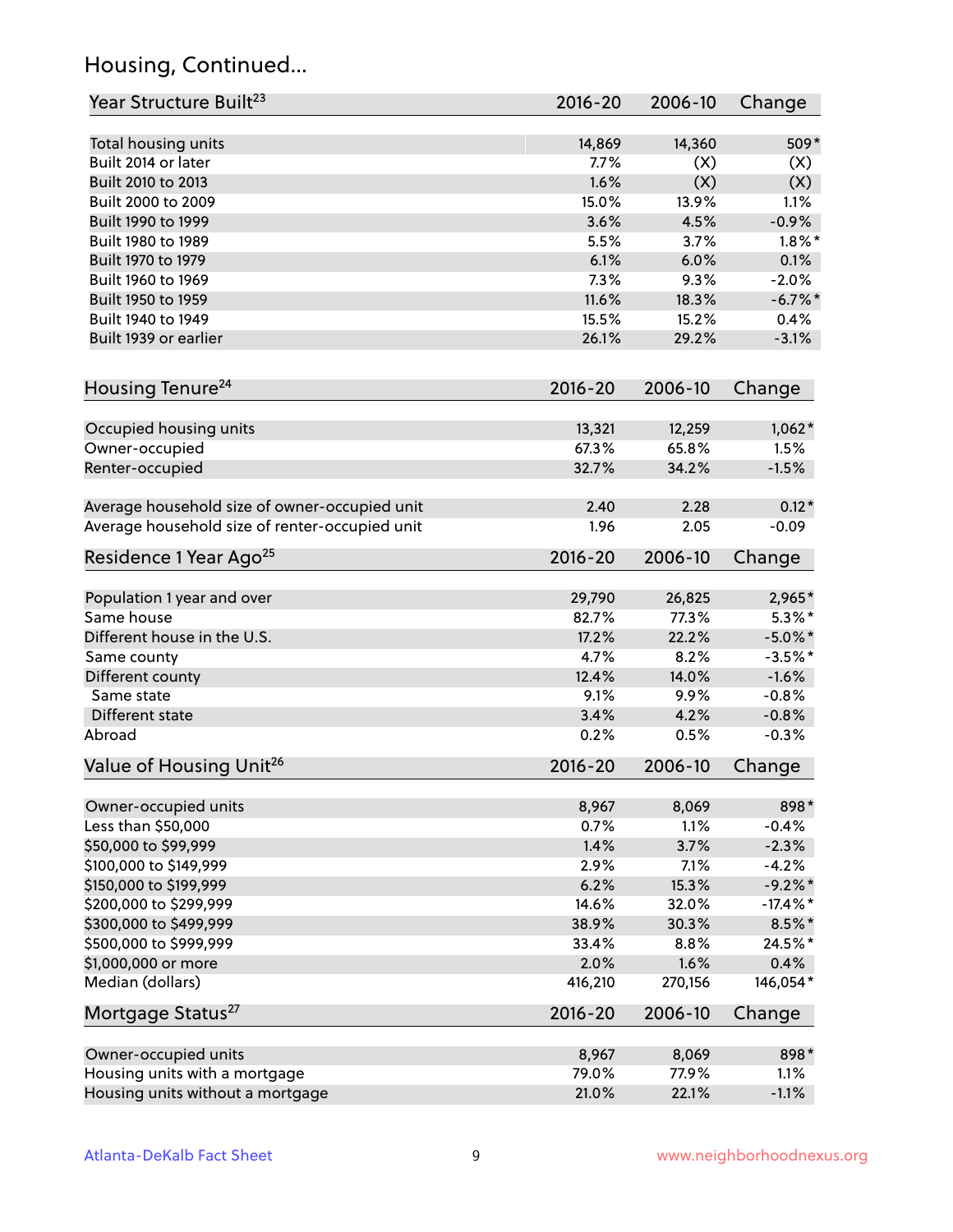## Housing, Continued...

| Selected Monthly Owner Costs <sup>28</sup>                                            | 2016-20     | 2006-10 | Change      |
|---------------------------------------------------------------------------------------|-------------|---------|-------------|
| Housing units with a mortgage                                                         | 7,081       | 6,286   | 795*        |
| Less than \$300                                                                       | 0.0%        | 0.2%    | $-0.2%$     |
| \$300 to \$499                                                                        | 0.2%        | 0.3%    | $-0.1%$     |
| \$500 to \$999                                                                        | 2.5%        | 10.9%   | $-8.4%$     |
| \$1,000 to \$1,499                                                                    | 19.0%       | 19.0%   | $-0.0%$     |
| \$1,500 to \$1,999                                                                    | 20.0%       | 27.8%   | $-7.9%$ *   |
| \$2,000 to \$2,999                                                                    | 34.1%       | 31.0%   | 3.0%        |
| \$3,000 or more                                                                       | 24.3%       | 10.8%   | 13.6%*      |
| Median (dollars)                                                                      | 2,196       | 1,853   | $343*$      |
| Housing units without a mortgage                                                      | 1,886       | 1,783   | 103         |
| Less than \$150                                                                       | 1.3%        | 0.0%    | 1.3%        |
| \$150 to \$249                                                                        | 2.4%        | 2.7%    | $-0.3%$     |
| \$250 to \$349                                                                        | 18.0%       | 16.2%   | 1.8%        |
| \$350 to \$499                                                                        | 10.6%       | 29.1%   | $-18.4%$    |
| \$500 to \$699                                                                        | 26.9%       | 27.1%   | $-0.2%$     |
| \$700 or more                                                                         | 40.8%       | 25.0%   | 15.8%*      |
| Median (dollars)                                                                      | 645         | 514     | $132*$      |
| Selected Monthly Owner Costs as a Percentage of<br>Household Income <sup>29</sup>     | $2016 - 20$ | 2006-10 | Change      |
| Housing units with a mortgage (excluding units where<br>SMOCAPI cannot be computed)   | 7,081       | 6,206   | 875*        |
| Less than 20.0 percent                                                                | 54.6%       | 32.2%   | 22.4%*      |
| 20.0 to 24.9 percent                                                                  | 15.1%       | 15.3%   | $-0.2%$     |
| 25.0 to 29.9 percent                                                                  | 9.0%        | 12.6%   | $-3.6\%$ *  |
| 30.0 to 34.9 percent                                                                  | 7.0%        | 10.8%   | $-3.8\%$ *  |
| 35.0 percent or more                                                                  | 14.2%       | 29.1%   | $-14.8\%$ * |
| Not computed                                                                          | $\pmb{0}$   | 80      | $-80$       |
| Housing unit without a mortgage (excluding units where<br>SMOCAPI cannot be computed) | 1,886       | 1,721   | 165         |
| Less than 10.0 percent                                                                | 40.5%       | 30.0%   | 10.5%       |
| 10.0 to 14.9 percent                                                                  | 23.4%       | 18.8%   | 4.6%        |
| 15.0 to 19.9 percent                                                                  | 8.2%        | 7.8%    | 0.3%        |
| 20.0 to 24.9 percent                                                                  | 7.4%        | 10.8%   | $-3.4%$     |
| 25.0 to 29.9 percent                                                                  | 9.4%        | 6.0%    | 3.5%        |
| 30.0 to 34.9 percent                                                                  | 2.5%        | 4.8%    | $-2.2%$     |
| 35.0 percent or more                                                                  | 8.6%        | 21.8%   | $-13.2%$    |
| Not computed                                                                          | $\pmb{0}$   | 62      | $-62$       |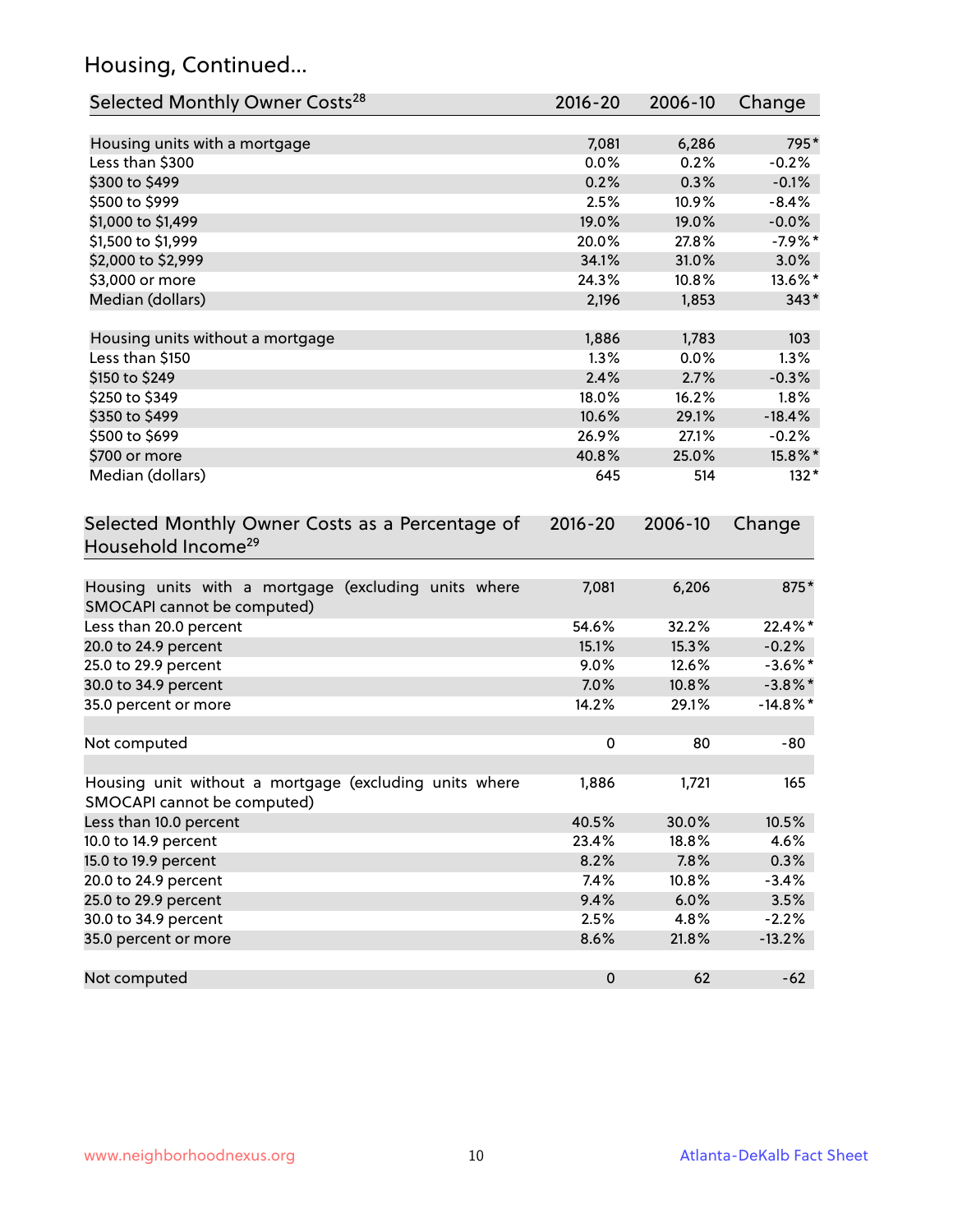## Housing, Continued...

| Gross Rent <sup>30</sup>                                                       | 2016-20     | 2006-10 | Change     |
|--------------------------------------------------------------------------------|-------------|---------|------------|
| Occupied units paying rent                                                     | 4,090       | 3,959   | 131        |
| Less than \$200                                                                | 2.9%        | 6.1%    | $-3.2%$    |
| \$200 to \$499                                                                 | 6.8%        | 8.9%    | $-2.1%$    |
| \$500 to \$749                                                                 | 4.5%        | 19.8%   | $-15.3%$   |
| \$750 to \$999                                                                 | 13.9%       | 27.4%   | $-13.5%$   |
| \$1,000 to \$1,499                                                             | 40.5%       | 25.6%   | 14.9%*     |
| \$1,500 to \$1,999                                                             | 14.8%       | 11.2%   | 3.6%       |
| \$2,000 or more                                                                | 16.6%       | 1.0%    | 15.6%*     |
| Median (dollars)                                                               | 1,249       | 979     | $271*$     |
| No rent paid                                                                   | 264         | 231     | 33         |
| Gross Rent as a Percentage of Household Income <sup>31</sup>                   | $2016 - 20$ | 2006-10 | Change     |
| Occupied units paying rent (excluding units where GRAPI<br>cannot be computed) | 3,918       | 3,871   | 47         |
| Less than 15.0 percent                                                         | 11.5%       | 9.6%    | 1.9%       |
| 15.0 to 19.9 percent                                                           | 17.2%       | 15.7%   | 1.5%       |
| 20.0 to 24.9 percent                                                           | 16.0%       | 13.1%   | 2.9%       |
| 25.0 to 29.9 percent                                                           | 12.5%       | 13.4%   | $-0.8%$    |
| 30.0 to 34.9 percent                                                           | 7.9%        | 8.6%    | $-0.7%$    |
| 35.0 percent or more                                                           | 34.9%       | 39.7%   | $-4.9%$    |
| Not computed                                                                   | 436         | 319     | 117        |
| Transportation                                                                 |             |         |            |
| Commuting to Work <sup>32</sup>                                                | 2016-20     | 2006-10 | Change     |
| Workers 16 years and over                                                      | 17,243      | 15,563  | 1,680*     |
| Car, truck, or van - drove alone                                               | 64.0%       | 67.8%   | $-3.8\%$ * |
| Car, truck, or van - carpooled                                                 | 5.5%        | 8.5%    | $-3.0\%$ * |
| Public transportation (excluding taxicab)                                      | 7.5%        | 12.5%   | $-5.0\%$ * |
| Walked                                                                         | 1.9%        | 2.0%    | $-0.2%$    |
| Other means                                                                    | 3.2%        | 2.5%    | 0.7%       |
| Worked at home                                                                 | 17.8%       | 6.6%    | $11.2\%$ * |
| Mean travel time to work (minutes)                                             | 28.3        | 26.9    | 1.4        |
| Vehicles Available <sup>33</sup>                                               | 2016-20     | 2006-10 | Change     |
| Occupied housing units                                                         | 13,321      | 12,259  | $1,062*$   |
| No vehicles available                                                          | 9.4%        | 12.2%   | $-2.8%$    |
| 1 vehicle available                                                            | 35.4%       | 38.2%   | $-2.8%$    |
| 2 vehicles available                                                           | 41.7%       | 39.8%   | 1.9%       |
| 3 or more vehicles available                                                   | 13.4%       | 9.8%    | 3.6%       |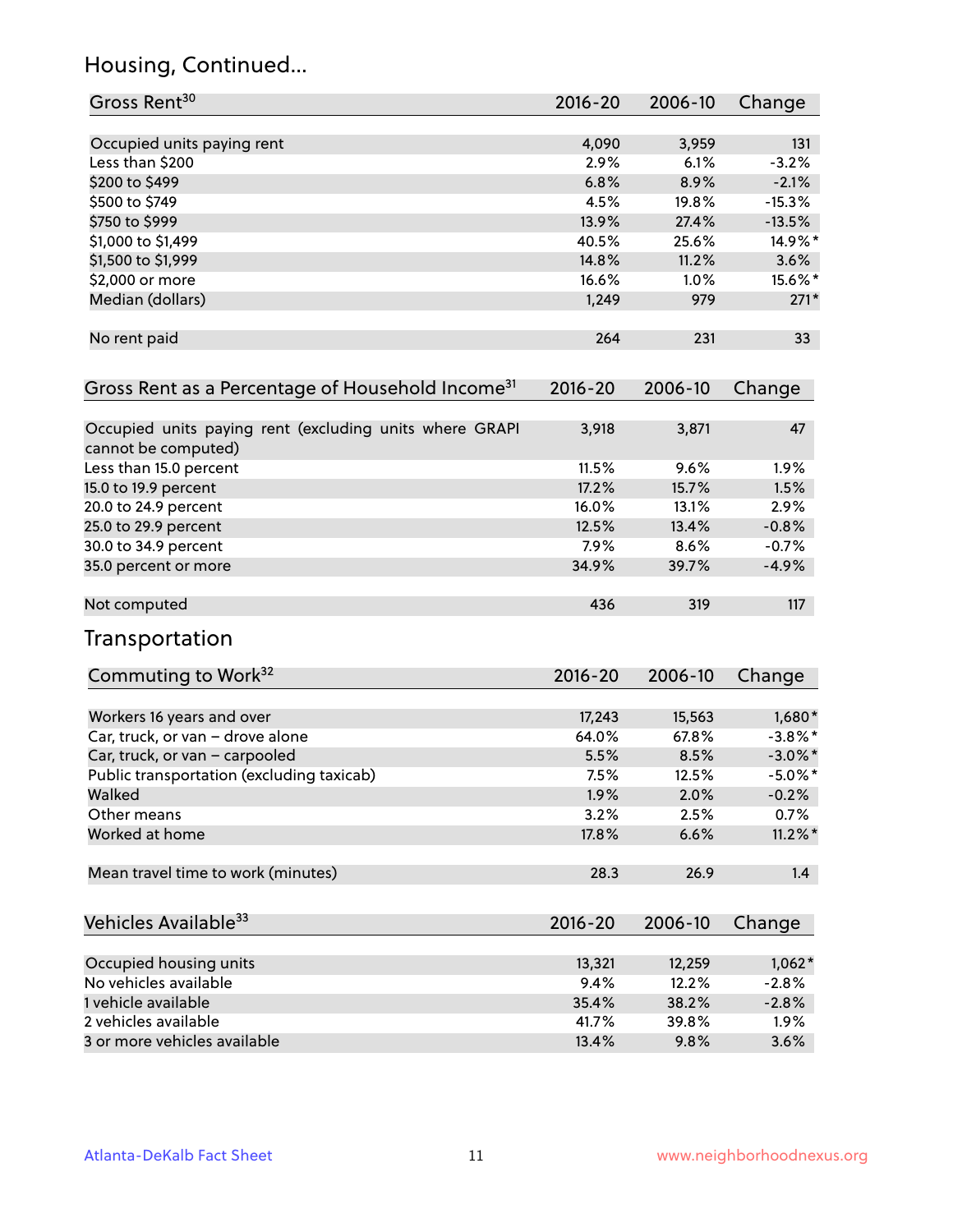#### Health

| Health Insurance coverage <sup>34</sup> | 2016-20 |
|-----------------------------------------|---------|
|-----------------------------------------|---------|

| Civilian Noninstitutionalized Population                | 30,118 |
|---------------------------------------------------------|--------|
| With health insurance coverage                          | 92.1%  |
| With private health insurance coverage                  | 80.2%  |
| With public health coverage                             | 19.8%  |
| No health insurance coverage                            | 7.9%   |
| Civilian Noninstitutionalized Population Under 19 years | 5,494  |
| No health insurance coverage                            | 5.1%   |
| Civilian Noninstitutionalized Population 19 to 64 years | 21,224 |
| In labor force:                                         | 18,580 |
| Employed:                                               | 16,930 |
| With health insurance coverage                          | 93.6%  |
| With private health insurance coverage                  | 91.8%  |
| With public coverage                                    | 2.2%   |
| No health insurance coverage                            | 6.4%   |
| Unemployed:                                             | 1,650  |
| With health insurance coverage                          | 71.5%  |
| With private health insurance coverage                  | 42.7%  |
| With public coverage                                    | 29.0%  |
| No health insurance coverage                            | 28.5%  |
| Not in labor force:                                     | 2,644  |
| With health insurance coverage                          | 80.6%  |
| With private health insurance coverage                  | 58.9%  |
| With public coverage                                    | 33.5%  |
| No health insurance coverage                            | 19.4%  |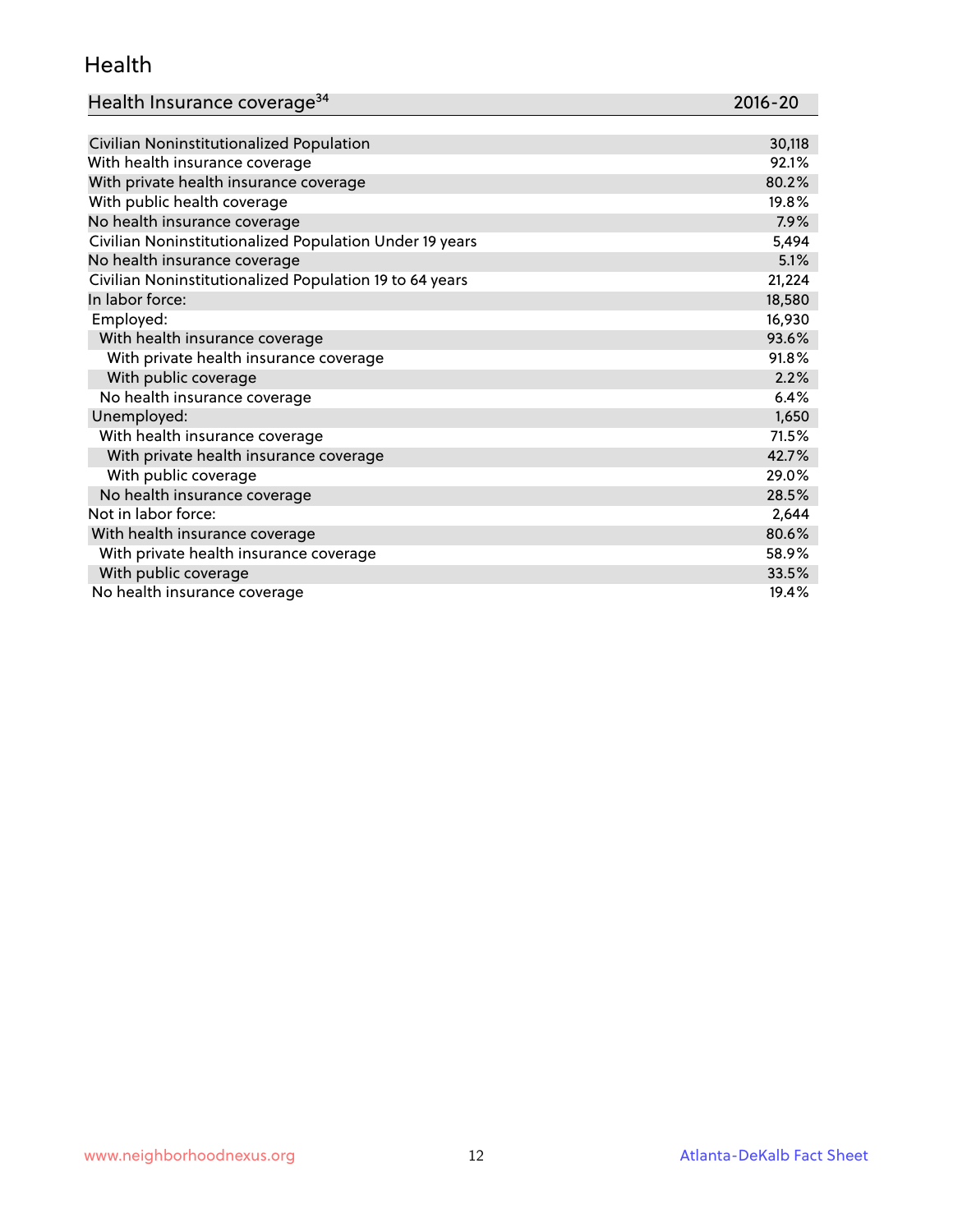## Employment Forecasts

| Forecast Employment by Sector <sup>35</sup>      | 2030     | 2020     | Change   |
|--------------------------------------------------|----------|----------|----------|
|                                                  |          |          |          |
| <b>All Sectors</b>                               | 8,768    | 8,344    | 5.1%     |
| Goods Producing                                  | 807      | 698      | 15.6%    |
| Agriculture, forestry, fishing and hunting       | $\Omega$ | $\Omega$ | 0.0%     |
| Mining                                           | 0        | $\Omega$ | 0.0%     |
| Construction                                     | 333      | 225      | 48.0%    |
| Manufacturing                                    | 474      | 473      | 0.2%     |
| Service Providing                                | 1,655    | 1,609    | 2.9%     |
| Wholesale trade                                  | 22       | 24       | $-8.3%$  |
| <b>Retail trade</b>                              | 1,568    | 1,505    | 4.2%     |
| Transportation and warehousing                   | 55       | 67       | $-17.9%$ |
| <b>Utilities</b>                                 | 10       | 13       | $-23.1%$ |
| Information                                      | 126      | 143      | $-11.9%$ |
| <b>Financial activities</b>                      | 960      | 911      | 5.4%     |
| Finance and insurance                            | 684      | 649      | 5.4%     |
| Real estate and rental and leasing               | 276      | 262      | 5.3%     |
| Professional and business services               | 736      | 716      | 2.8%     |
| Professional, scientific, and technical services | 331      | 321      | 3.1%     |
| Management of companies and enterprises          | 405      | 395      | 2.5%     |
| <b>Education and health services</b>             | 2,046    | 1,820    | 12.4%    |
| <b>Education services</b>                        | 1,208    | 1,088    | 11.0%    |
| Health care and social assistance                | 838      | 732      | 14.5%    |
| Leisure and hospitality                          | 1,314    | 1,351    | $-2.7%$  |
| Arts, entertainment, and recreation              | 283      | 309      | $-8.4%$  |
| Accommodation and food services                  | 1,031    | 1,042    | $-1.1%$  |
| Other services, except public administration     | 340      | 341      | $-0.3%$  |
| <b>Public administration</b>                     | 197      | 189      | 4.2%     |
| .                                                |          |          |          |

#### Population Forecasts

| Population Forecasts <sup>36</sup> | 2030   | 2020   | Change   |
|------------------------------------|--------|--------|----------|
|                                    |        |        |          |
| <b>Total Population</b>            | 36.259 | 31.090 | $16.6\%$ |
| <b>Total Households</b>            | 17.189 | 14.616 | 17.6%    |